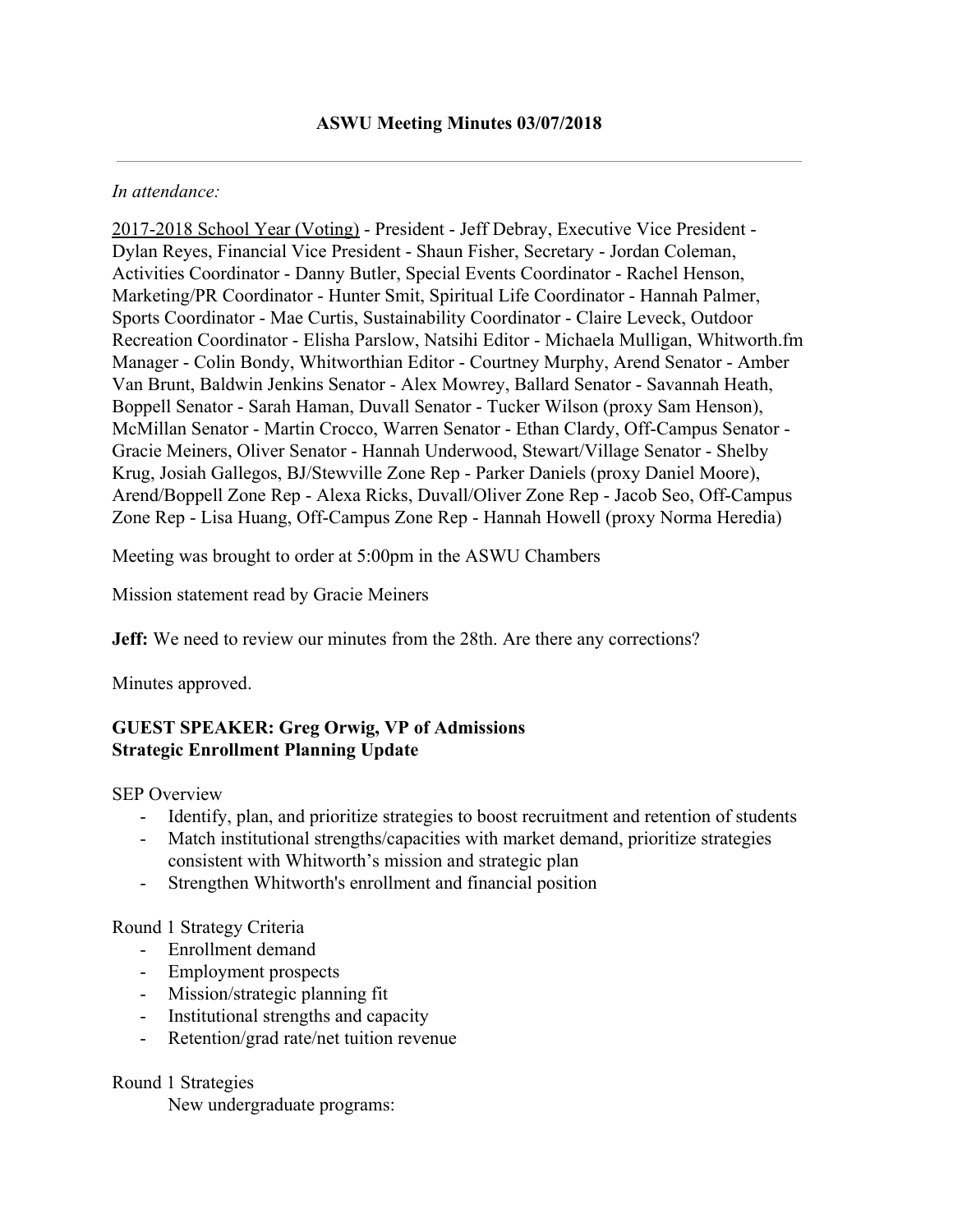- BA in Criminal Justice
- BS in Data Analytics

New/Expanded Graduate Programs:

- Doctorate in Physical Therapy
- M.Ed. in Montessori Education/Primary Diploma
- Master's in Applied Behavioral Analysis
- MA in Gifted and Talented Education

Market Penetration/Growth:

- Faculty Engagement with SFCC/SCC
- Veterans Support/Outreach
- International Recruitment Expansion
- Home School Marketing/Outreach
- Compare the Difference vs. Public Colleges

Retention:

- Expand BUCS Bridge

Strategies Already Under Way

- BS in Engineering
- Women's Lacrosse
- MS in Athletic Training

Adding all of these changes together will produce 637 (474 unduplicated subtotal) new net students that wouldn't be here otherwise by 2022-23 (in 5 years)

Implementation

- Four strategies slated for 2018-19 implementation
- Seven strategies waiting on enrollment/budget results to determine availability of investment resources
- DPT on a separate track to to unique accreditation

#### **QUESTIONS**

**Claire:** How do you think these changes are going to affect current students and how can we explain to these students your reasonings?

**Greg:** Much of this is good news for those who want to be in these programs. It won't affect those who are already here. If there is any sense that the administration takes for granted that we can keep raising tuition, we want you to know that we can't change that tuition will continue to go up as things change. But this is evidence that we are doing what we can to generate new ways to satisfy costs.

**Kamau:** I don't understand what's going in at the big level. Do you foresee tuition ever going down and as part of that, is the gap between the sticker price and what students actually pay going down?

**Greg:** If Whitworth was to do a tuition reset and none of our competitors did the same thing, it would only be a short term bang of more students. But in the long run, students start looking at the price and relating it to the quality of the school. We want to be price similar to other schools like us. The net price that students pay is what matters most. Most people don't actually pay the full amount due to the increase in financial aid. The net price for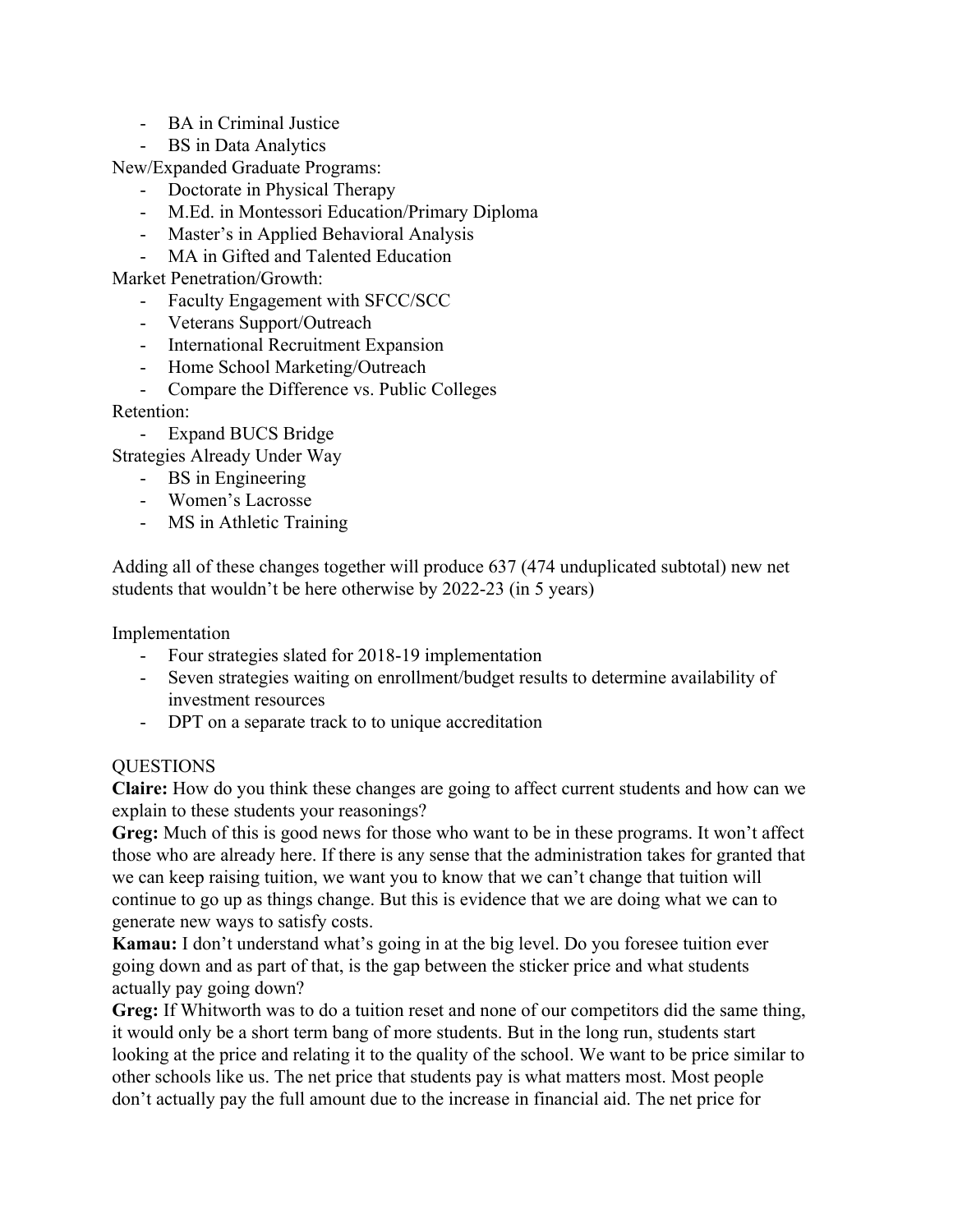private colleges has been consistent through inflation, and that's reflective of college administration.

**Savannah:** I know that there's a lot of people in the sociology and CJ track who want it as a major, but most of them are sophomores and juniors. Are you looking to feed them into the new major?

**Greg:** I'm not sure but it could still be possible.

**Sarah H:** There are a lot of cross over classes so I don't know how many extra classes juniors and seniors would need to take.

**Norma:** Do we know how the requirement of staying on campus for two years affects the enrollment?

**Greg:** It is overwhelming how satisfied students are with their residence life. They tend to graduate at higher rates, and have higher success rates after living on campus. There are lots of benefits that students gain from living on campus. We are trying to give out grants to help those who can't afford living on campus.

#### **FINANCIAL VP UPDATES: Shaun Fisher** CLUB UPDATES

Catholic Fellowship

- HUB ABC 6pm Friday meetings
- Big event next Saturday the 17th which is the St. Patrick's Pancake Feed in MPR  $@10-12pm$

REQUISITIONS

Cheer Mats

- Nine years ago, ASWU presented us with new cheer mats when we only had 12 members. Our mats are deteriorating and falling apart and we have 23 members now. We are looking for new mats for safety. Tumbling and stunting can be very hard on the body and these old mats are harmful when they are not good quality. We want to give our old mats to maybe be used for the URec or drama club or other places at Whitworth.

**Alex:** It seems important for me that the cheer team has good mats. Why is it that it's so challenging to get the money from the athletic department?

**Alyssa:** Due to the budget cuts, asking from them has been really difficult. Our fundraising hasn't been successful either. We use Snap Raise as our fundraising program. However, Whitworth has asked us to step away from that bringing us down to only \$600 this year. **Daniel:** The current mats don't fit the 23 members? We can only fit a portion of the members on the mats at a time.

**Jacob:** What would be the total costs for these mats?

**Alyssa:** \$2,200 and it would make them last for 8-10 years. \$2,800 total with shipping cost. **Alyssa:** We might be outreaching to other students with a dance background to recruit more people. But they want me to take on both teams as one coach.

**Hannah U:** The space that you are currently practicing in is not ideal for moving the mats and their quality.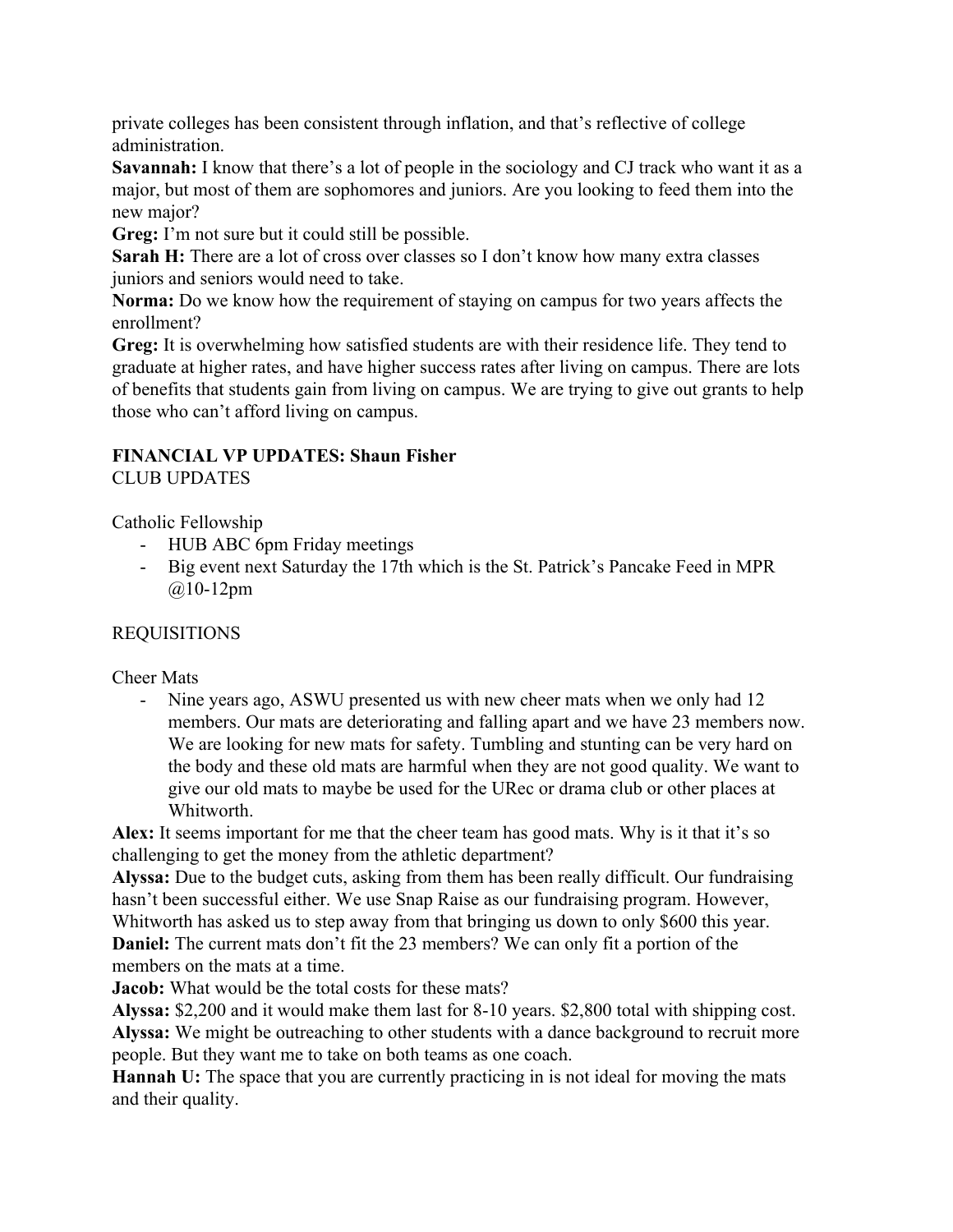**Alyssa:** In the ballet loft, there is this door that we have to shift the mats around and that's what's been taking out foam of the mats. We are looking to relocate our practices. **Ethan:** What is your budget?

**Alyssa:** Our budget is \$3,400. It provides us with our safety, extra instruction. This costs us seven grand to go to this camp because of our large team. We got new uniforms which was the first time in 10 years, but we got those from sponsors.

**Hannah U:** What has prevented you guys from switching the budget amount to dollar amounts per cheerleader?

**Alyssa:** I heard from athletes that our budget isn't moving from the cuts right now. We are technically not a sport and we are not part of the NCAA so we don't get funding from the athletics program.

### DISCUSSION

Comes out of capital

**Michaela:** The initial requisition to Finance Committee asked for the funds to cover the mat costs and the squad would cover the shipping cost. But, then we heard how hard it would be for them to fundraise and we want them to be able to go to their camp. We decided to amend the requisition to include the cost of the shipping cost and provide them with more money. **Sarah H:** This really does follow our mission statement with producing connections with other communities. They have terrible facilities and lack of equipment, yet they are still doing it because they love it.

**Hannah U:** I think it's really sad and weird that they had to use the Whitworth for their fundraising and rejecting them the opportunity to accrue funds in a proper way. **Mae:** They probably didn't know that they were only going to raise that much money. **Jeff:** It's up to athletics.

**Savannah:** I move to approve the requisition for the full amount of \$2,800. 19 Approved PASSED

**Alex:** I think we should find a way to represent the cheer team by ASWU. **Shaun:** The word should get out about how much money they get to get things they need.

Other requisitions that were discussed on Sunday were from the Climbing Club, tabled for a later date. Requisition from the Smash Bros club approved unanimously. Requisition from the Athletic Training Club for conference in Portland over Spring Break and approved unanimously.

Unallocated : \$ 3,568. 19 Capital : \$13,175

### **EVP UPDATES: Dylan Reyes**

ELECTION DATES

- Get these on your newsletters. Applications for all positions are due Friday, March 16th @5pm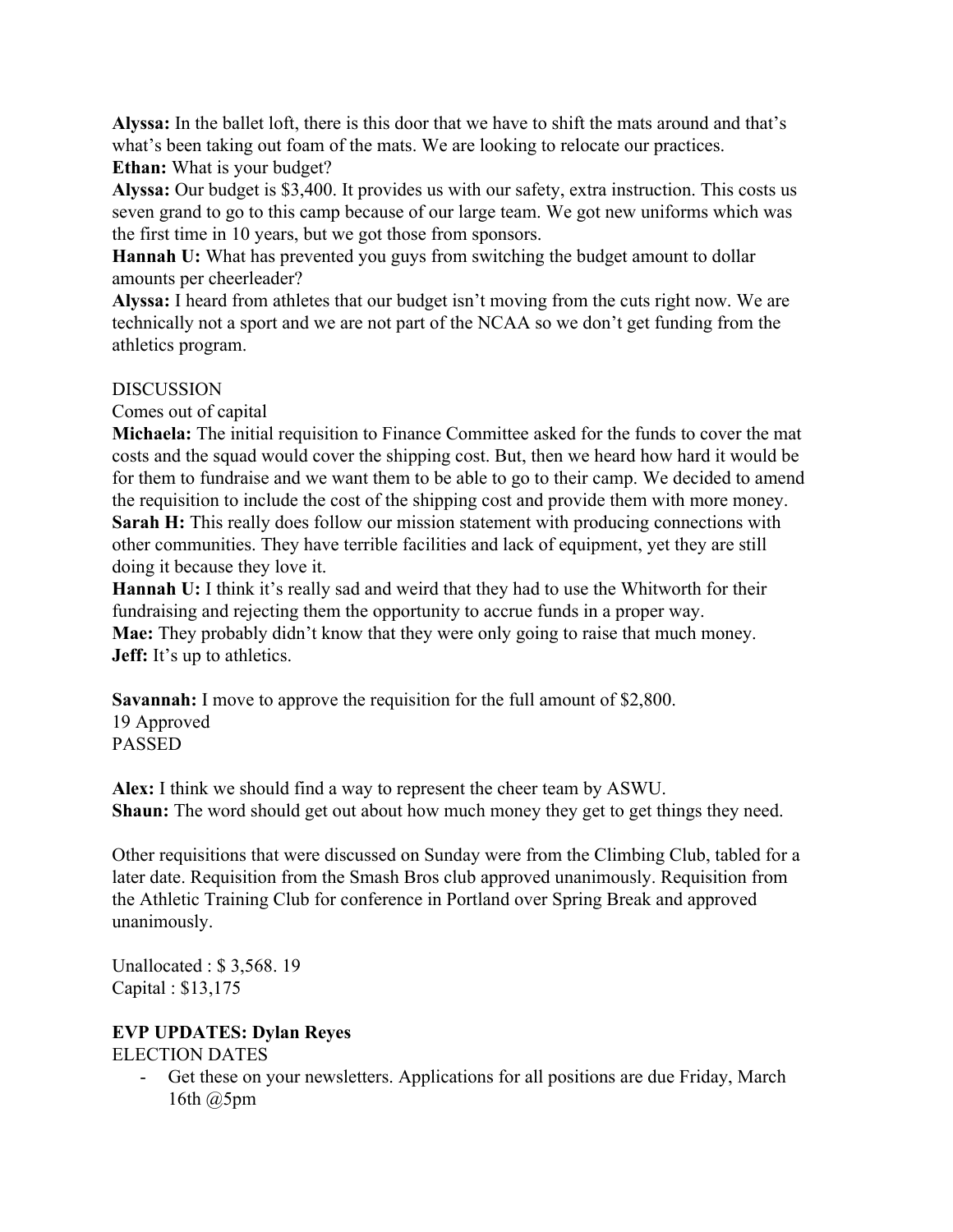- When they get approved for candidate election positions, there is a mandatory meeting on Monday, March 19th @8pm in ABC room
- Monday April 9, 8-10pm is the carousel event
- Supervisor constructive feedback needs to be in by 6pm this Friday March 9th
- Sign up for 1-1 with Dylan

STUDENT HIGHLIGHTS

Alex Mowrey - Daniel

## **PRESIDENT UPDATES: Jeff DeBray**

SPRINGFEST COMMITTEES

- First weekend of May put on in May as the biggest ASWU event of the year
- Food, concerts, sports events
- Committee assignments were sent out to the team and deadline is 7pm tonight. Chairs will be reaching out to members via email
- Work sessions will need to be planned outside of GE

### SPOKANE GIVES

- Month of April is Spokane Gives initiative put on by Mayor's office to initiate volunteering and giving. We are encouraged to be doing service projects during this month. It's not a competition but compared to other universities, it would look really cool if we could get a lot of hours.
- One idea is having the residence halls do their service projects during April so we can log it for Spokane Gives
- Looking into community and schools project

# **REPORTS AND CAMPUS VIBES**

**Claire:** I have an event on March 12 @4-5pm in chapel. Going to be a discussion about food waste and scripture

**Hannah P:** I was meeting with the CMCs and Mindy and she was talking about how there was a survey sent out about spiritual life climate and someone threw out the idea that what if it was sent out by senators instead. This would reach a different group as senators have different relationships than CMCs. What do you guys think?

**Sarah H:** Would work for Boppell community because we don't have a CMC.

**Shelby:** The problem with that was that there were multiple surveys being sent out at the same time. If there was a way to work together and get all of the specialists to work together and create one survey to send out by the senators might be better and have a higher appeal.

**Gracie:** Off-campus roller skating night is this Saturday from 10:30pm-12am. Bring your ID

**Rachel:** Two updates is that second chance prom is on April 28th instead of the 7th. The